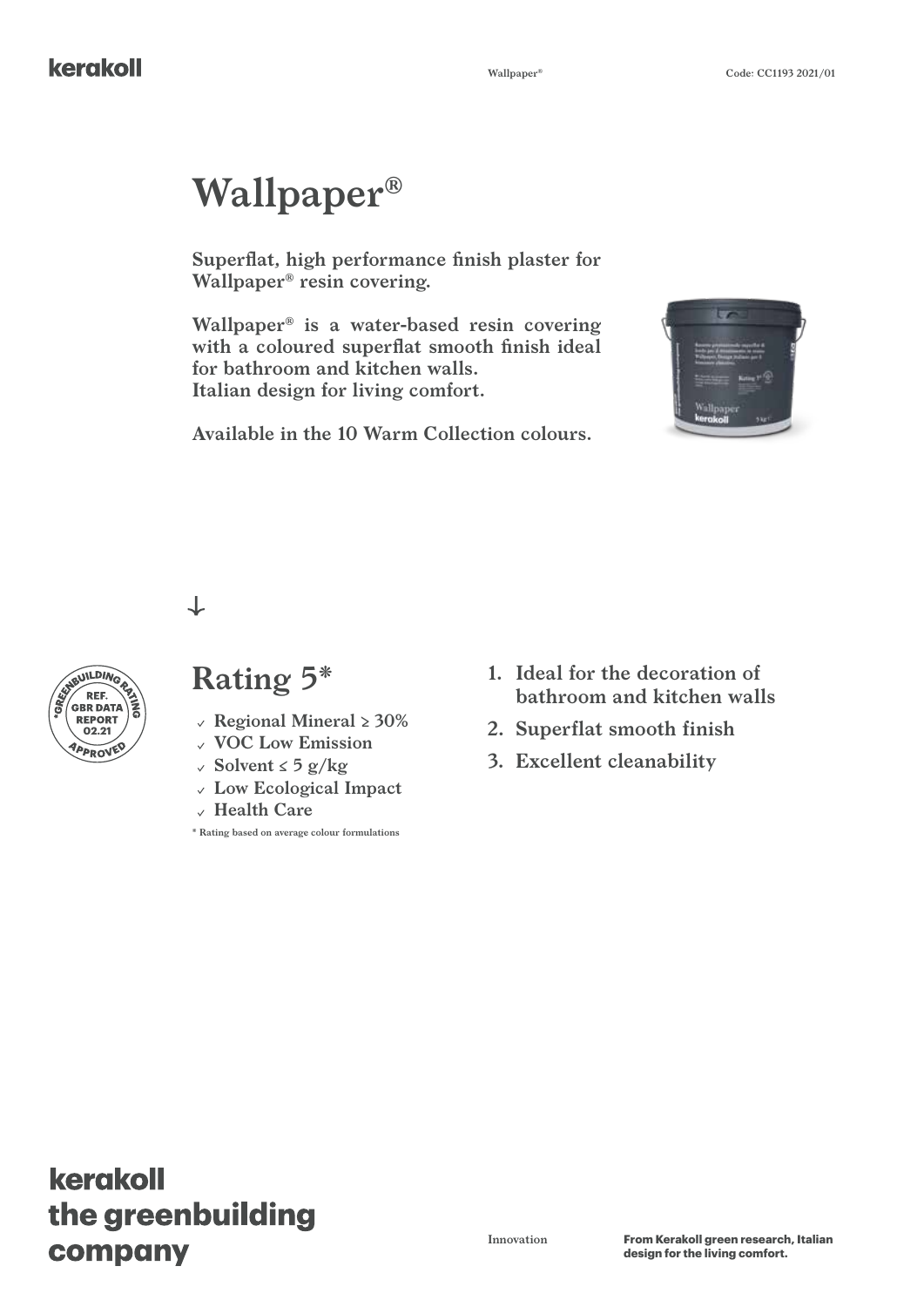### **Areas of application**

- **Superflat, high performance finish plaster**
- **Intended use:**
	- **Suitable for:**
	- **- primed plasters and finishing products**
	- **- existing ceramic covering, glass mosaics, well anchored natural stone, smoothed with Wallcrete structural support**
	- **- gypsum-base plasters**
	- **- coatings made with plasterboard panels**
	- **- coatings made with fibre-cement panels, smoothed with Wallcrete structural support**
	- **- substrates made with plywood, MDF, and HDF panels, primed with EP21 or Universal Wall Prime according to the intended use.**
- **Finishing products to complete the surface: - Microresina®**

**Do not use**

**On floors and external applications, on fresh or not appropriately cured substrates, on dirty, non-cohesive substrates, on old paint layers or decoloured paints, inconsistent substrates, with a high level of flexibility and thermal expansion, on wet substrates, on substrates subject to rising damp with a residual moisture value greater than 2% CM, on gypsum-based plasters with a residual humidity ≥ 1%, on coverings susceptible to damp.**

#### **Instructions for use**

**Preparation of substrates**

**Check that the substrates are stable and perfectly well anchored to the support before applying the Wallpaper® texturing agent. Substrates must be perfectly dry. Any water or residual moisture rising can cause vapour pressure to accumulate, which may cause the covering to debond.**

- **- Traditional cement based plasters finishing products: the substrate must be dry and must have undergone its normal hygrometric shrinkage. The substrate must be clean and solid, free from loose debris, dust and mould. Old plasters must be dry, in good condition, compact and cleaned carefully to remove any remaining traces of previous processes (faded supports, old finishing coats, etc...). Prime substrate with Universal Wall Primer. If the surface needs in-depth consolidation, apply a Universal Wall Primer after 4 to 6 hours. Wait for at least 4 – 6 hours for the subsequent application of Wallpaper®.**
- **- Previous ceramic coatings, glass mosaic, natural stone: smooth with a diamond disc in order to abrade the surface layer removing any contamination and giving a porous surface. Clean the surface carefully with a cloth soaked in Keragrip Eco Pulep adhesion promoter. Apply Wallcrete finishing product adjusting the covering. Can be applied in thicknesses from 1 to 2 mm (for coat). Make sure that the texture of the existing covering is perfectly filled and smoothed.**
- **- Substrates made with fibre-cement panels: carefully clean the substrate and check that the covering is stable, compact, free from dust, oil, and water-repellent treatments.**

**Apply two coats of Wallcrete finishing product, embedding the Net 90 reinforcing mesh in it. Wait until completely cured before applying Wallpaper®.**

- **- Gypsum-based substrates: gypsum-based plasters must have a ≤ 1% residual moisture measured with a calcium carbide hygrometer. Follow the manufacturer's instructions. Check that the base has been applied in a single layer, without fine finishing coats, as these may be imperfectly anchored and therefore unsuitable for laying. On dusty substrates it is advisable to apply Universal Wall Primer, in order to reduce and regulate the absorption of water and fix the dust. Wait for at least 4 – 6 hours for the subsequent application of Wallpaper®.**
- **- Substrates made with panels in plasterboard: carefully clean the substrate and check that the covering is stable, compact, free from dust. Proceed with application of Wallpaper®.**
- **- Plywood, MDF, HDF panels: carefully clean the substrate and check that the covering is stable, compact, free from dust, oil, and water-repellent treatments. In damp environments (i.e. bathrooms), apply EP21 primer; in environments not subject to humidity, apply Universal Wall Primer; in both cases apply the product over the entire surface, checking that the back of the panel to be covered is primed in order to avoid moisture absorption, subsequent water infiltrations or imbalance of the panel itself. If a build-up of EP21 should remain during application, dust with Quarzo 1.3, while still wet.**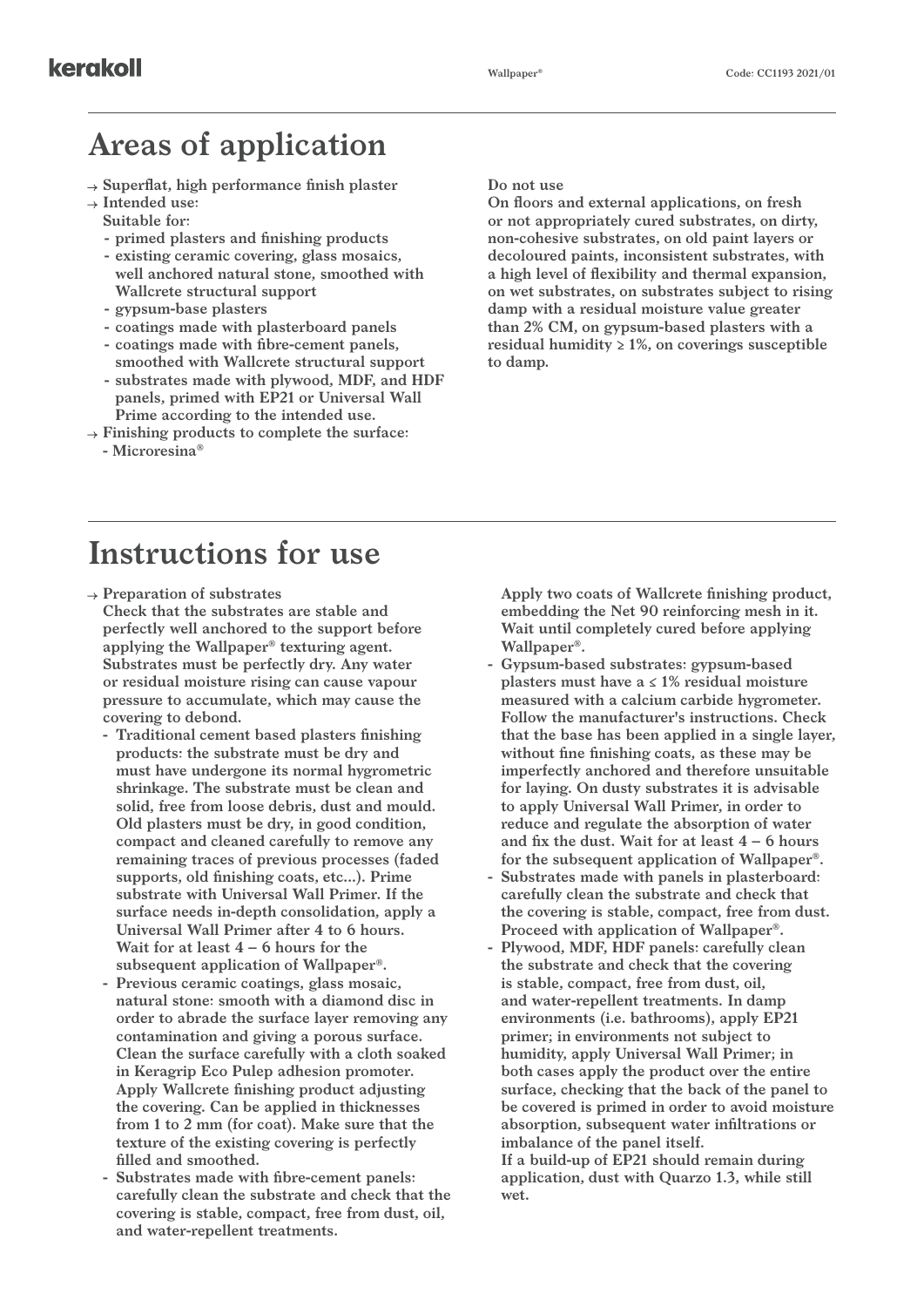### **Instructions for use**

**Wait until the primer has completely hardened (8-12 hrs for EP21 or 4-6 hrs for Universal Wall Primer); if the surface primed with EP21 is particularly glossy, sand with a rotating orbital sander with 80 grain sandpaper to roughen the surface.**

- **- Correct depth and planarity (if necessary): refurbish any uneven substrate or correct its depth to restore the Wallzero® structural support to a thickness of 2 – 12 mm (per layer). Wait until completely cured before applying Wallpaper®.**
- **Preparation**

**Ready-to-use. Remix the product inside the container to ensure the mixture is of an even consistency.**

**Application.**

**Wallpaper® is applied on a dry and clean substrate in thin layers (maximum 1 - 2 mm per coat) with a metal spreader.** 

**In case of subsequent coats it is necessary to wait for the previous layer to dry completely. Apply a first "oily" coat, spreading the product evenly; after waiting 15 – 20 minutes you can pass over the product again, pressing it down with the spreader to remove any obvious ridges and even out the coating. If necessary, between one coat and the next, it is possible to sand the surface with 240-grain sandpaper to even it out. Apply repeated coats until a perfectly flat surface is obtained. Sand the final coat with a 240-grain sandpaper to achieve a perfectly smooth surface. Wait at least 12 hours before re-applying.**

**Cleaning**

\* Émission dans l'air intérieur Information sur le niveau d'émission de substances volatiles dans l'air intérieur, présentant un risque de toxicité par inhalation, sur une échelle de classe allant de A+ (très faibles émis

**Product residues can be removed with running water before the product has hardened.**

#### **Certificates and marks**



## **Special notes**

- **Product not suitable for wall thickness correction.**
- **Wallpaper® can be applied with a thickness of 1 to 2 mm per coat. Thicker layers need longer drying times. For thicker layers, Wallzero® structural support can be used (see the specific technical data sheet).**
- **The photographic images in the catalogue and on the website, as well as the colours shown in the samples are to be considered purely indicative.**